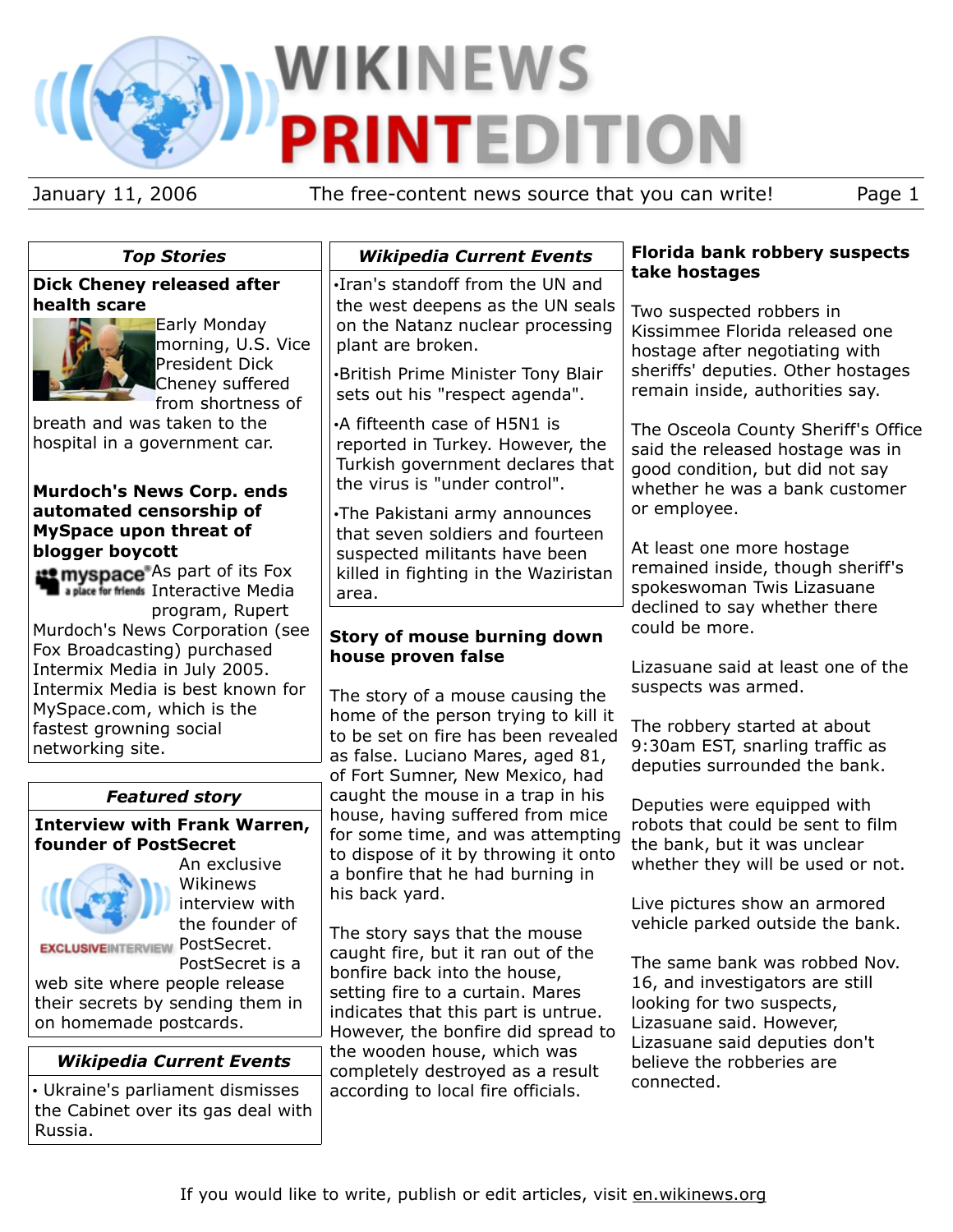# **Reporter abducted in Baghdad Saturday morning**

Freelance writer Jill Carroll, currently working for The Christian Science Monitor, was kidnapped in western Baghdad Saturday morning. During the abduction, her Iraqi interpreter was fatally wounded, although her Iraqi driver escaped and was unharmed.

Carroll was attempting to gather direct and accurate views of political leaders when she entered western Baghdad's Adil area on Saturday morning.

Christian Science Monitor's editor Richard Bergenheim said, "Jill's ability to help others understand the issues facing all groups in Iraq has been invaluable. We are urgently seeking information about Ms. Carroll and are pursuing every avenue to secure her release."

At present, no one has claimed responsibility for her capture.

# **Iran resumes nuclear research**

Iran resumed full atomic fuel research today, the International Atomic Energy Agency announced, adding that "the research will involve small-scale enrichment of uranium, useable in power plants or weapons."

"There is a difference between research and producing nuclear fuel ... The production of nuclear fuel is still under suspension," said Mohammad Saeedi, deputy head of Iran's Atomic Energy Organisation.

The United States has said that any enrichment of uranium would be a "serious escalation." A White house spokesman also stated that Iran risks referral to the UN's Security Council, which could

impose sanctions, if it pursues its current nuclear course.

British Foreign Secretary Jack Straw said the conflict with Iran would need to be resolved through diplomatic means and that "military action is not on our agenda."

Mohamed ElBaradei, head of the IAEA, told the 35-nation governing board that "Iran intended to carry out limited uranium enrichment at its Natanz facility, where it broke U.N. seals as IAEA inspectors watched."

"Iran plans to install a small-scale gas ultracentrifuge cascade in its pilot fuel enrichment plant at Natanz," said a Western diplomat, reading from ElBaradei's report.

European diplomats have said that they will hold an emergency IAEA meeting to consider referring Tehran to the UN for further action and or sanctions. The United States said "this now looks inevitable."

Tehran denies wanting nuclear technology for anything but civilian energy programs to satisify the countries "booming" demand for electricity.

Western powers disregard Iran's claim and say that "Iran is to refraine from any work that could help it develop atomic weapons." The EU said Iran's latest action was "eroding international confidence in the peaceful nature of its nuclear program".

In Berlin, German Foreign Minister Frank-Walter Steinmeier warned that by removing the seals of its atomic plants, Tehran had "crossed a line". Steinmeier said "that the Iranians knew they would face consequences as a

result of their action". He also adeed that he hopes Tehran would return to a "path of reason".

Today, China also urged Tehran to continue talks with the E.U. trio, with foreign ministry spokesman Kong Quan saying "all parties should show restraint and make efforts to build mutual trust".

Iranian news network Khabar reported that the Iranian parliament backed the decision by President Mahmoud Ahmadinejad to resume the research work, terming it a "source of national pride".

The White House said that if Iran continues on its current nuclear course, it will leave the international community no choice but to refer Tehran to the UN Security Council for possible actions.

# **FL professor & wife accused of spying for Cuba**

A Florida college professor and his wife have been indicted on charges that they are illegal foreign agents and passed on nonclassified information to Cuba.

Florida International University education professor Carlos Alvarez, 61, and his wife Elsa, 55, were ordered to be held without bond or bail Monday after U.S. Magistrate Judge Andrea Simonton, sided with federal prosecuters aregument that the couple would leave their five children and flee to Cuba if granted bail.

Neither of the two entered pleas in Miami Federal Court to the charge that they failed to register themseves as agents from a foreign government.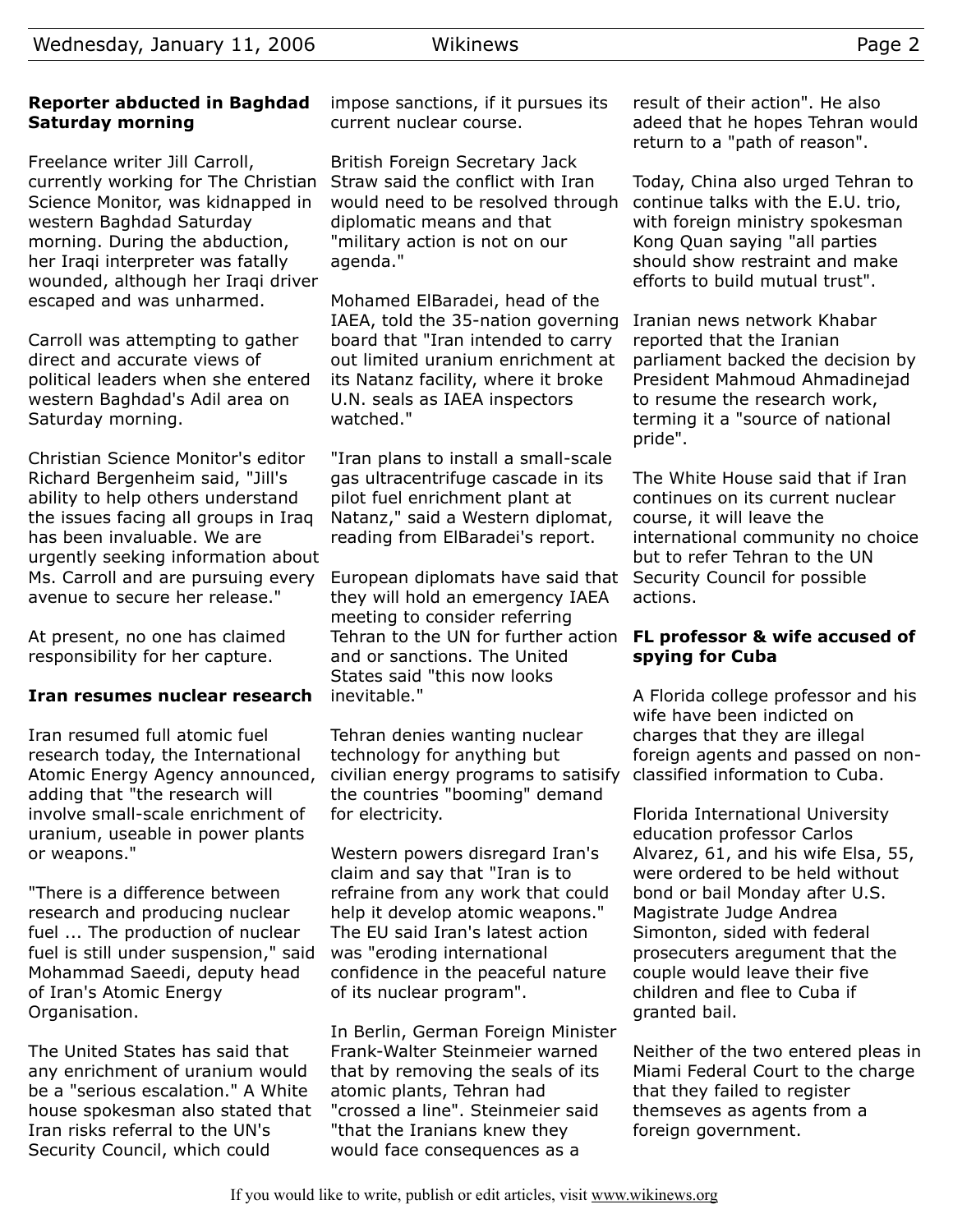The couple are reported to have lived "low-profile lives" in the academic community. Despite strong critisism from friends and colleagues, federal agents say that *more than two years, or both."* the Alvarezes have been "secretly spying for the Cuban government for decades, using all their academic background as covers."

Citing university policy, FIU put the Alvarezes on administrative leave, with pay Monday, the first day of school for spring semester. Supervisors were asked to relay all questions to FIU's media relations director, Mark Riordan.

The Alvarezes were, however, not charged with the more serious crime of espionage, but the indictment does state that they were trained and equipped by Cuba's Directorate of Intelligence and recruited "young people of Cuban heritage" in the U.S. to be spies.

The charge carries up to a 10-year prison term and fines up to \$250,000.

#### **Annoying someone online becomes federal crime**

President Bush signed legislation last Thursday that disallows the posting or e-mailing of messages intended to annoy people without having included your true identity. The law, Violence Against Women and Department of Justice Reauthorization Act of 2005, contained this as a rider. The relevant portion of the law is as follows:

*"Whoever...utilizes any device or software that can be used to originate telecommunications or other types of communications that are transmitted, in whole or in part, by the Internet... without disclosing his identity and with intent to annoy, abuse, threaten,*

# *or harass any person...who receives the communications...shall be fined under title 18 or imprisoned not*

Clinton Fein, owner of Annoy.com which allows people to send anonymous annoying messages, reported to CNET that "I'm certainly not going to close the site down. I would fight it on First Amendment grounds." Previous Supreme Court precedent does allow for anonymous, written annoyance.

#### **"Shock jock" Howard Stern makes his satellite radio debut**

The self-proclaimed "King of All Media", "shock jock" Howard Stern made his debut on Sirius Satellite Radio, being introduced by the new offical annoucer, actor George Takei. yesterday with liberal use of profanity. Stern made the deal last station. A notable incident year to jump to Sirius after increasing pressure from the government, due to fallout after the Super Bowl XXXVIII halftime controversy.

Stern said, "I don't compete on terrestrial radio anymore." Satellite radio is not regulated by is a subscriber service.

In his deal with Sirius, Stern gets two channels, "Howard 100" and "Howard 101". The channels launched in October 2005 under the names "Douche 100" and "Douche 101," filled with mostly dead air. However, due to his contract to former employer, Infinity Broadcasting (now CBS Radio), at the time he could not broacast on them, so he filled up the time with 24-hour marathons of Wack Pack members until his contract expired on New Year's Day. That day, Stern did a

commercial free segment on his two stations, playing clips from his days his days as a child, to working at WTBU (Boston University college radio), WCCC, W4, WWDC, WNBC, and WXRK. Then on January 3 and 5, Stern and his team did live test broadcasts, listeners did call in during the tests, Stern told them that these were test broadcasts and that debut show would be on January 9.

the United States government as it WNBC management attemepted to Stern began his career in his family's basement, making tapes of fictional radio programs. He then moved into real broadcasting when he began a show at WTBU, Boston University's college radio station. He then moved on to Hartford's WCCC, followed by WWWW (W4), before landing a job at DC-101, WWDC, there his morning show became a big hit but was fired for criticisng the happened the day after the crash of Air Florida Flight 90. He called Air Florida asking how much a one-way trip from the Washington National Airport to the 14th Street Bridge would cost. He then move to New York's WNBC-AM were he had an overnight program (since Don Imus had the morning show). control Stern but not to much sucess he was eventually fired before WXRK "K-Rock" picked him up and where history was made from then on.

> With the departure of Stern, K-Rock and some other stations have switched to a francished format know as Free FM. CBS Radio also replaced Stern with Van Halen guitarist David Lee Roth on the East Coast, comedic radio personality Adam Corrolla on the West Coast and a lesser-known DJ know as Rover.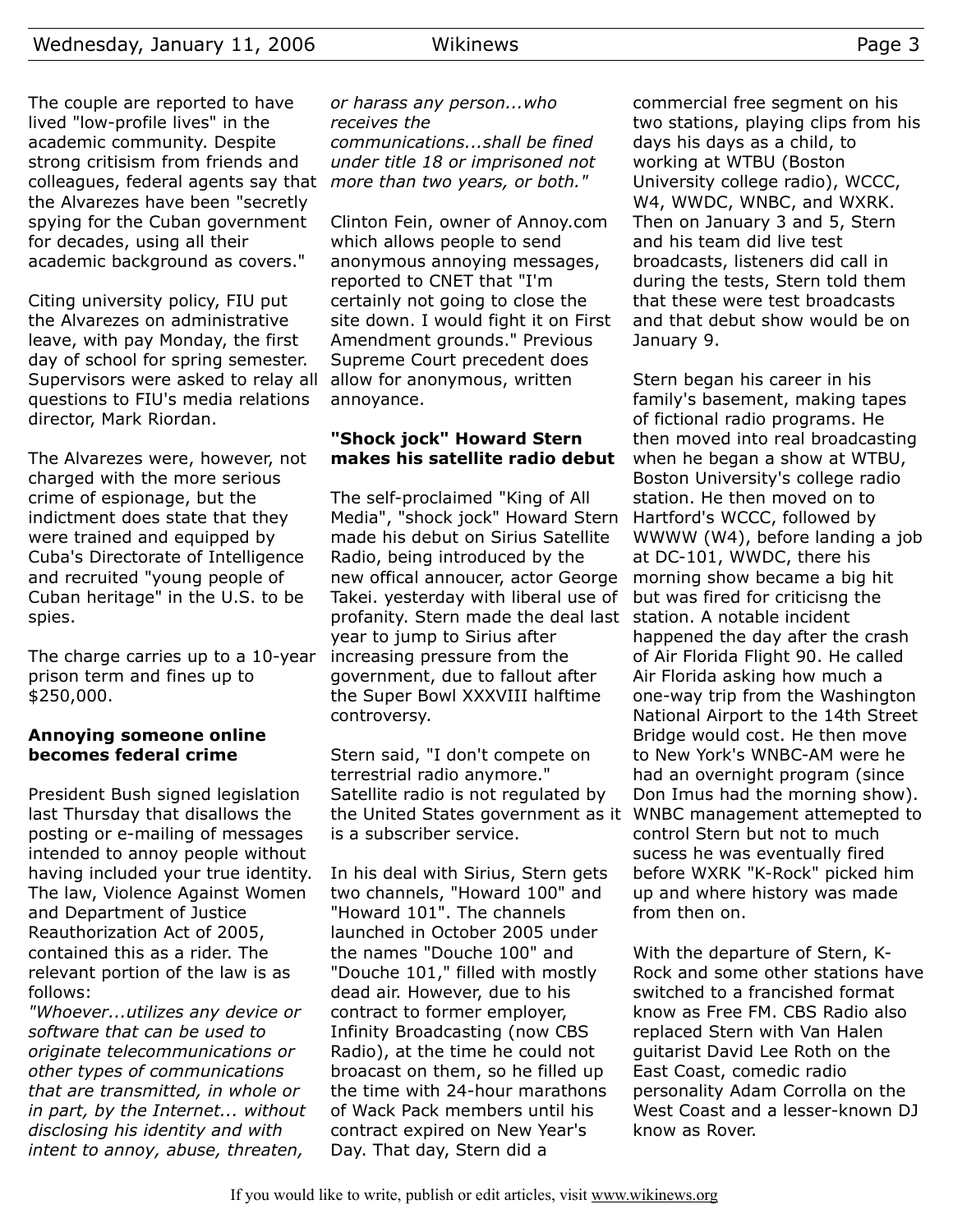# **Cyclone Clare batters Western Australia**

The eye of Cyclone Clare, a category three storm hit the Western Australian coastline at 11PM AWST on Monday (3PM Monday UTC).

Cyclone Clare crossed the coast 100Km north of Karratha, battering the Pilbara region with winds up to 195 Km/h.

Initially it was predicted that the storm would hit the coast at around 9PM local time, but the storm slowed from 18 to 12 Km/h delaying its arrival for two hours.

A large storm surge had been predicted, but forecasters say it is unlikely to eventuate. The sea is predicted to swell by only two to three metres.

Reports from the area advise that electricity supply has failed, but there has been no major structural damage to buildings and no injuries. Crews are assessing damage in Karratha and Dampier following Clare. Work teams are in the process of restoring electricity and telephone services.

Earlier today residents of Karratha and Dampier were advised to stay indoors due to flying debris caused by strong winds and the possibility of power lines being down. This advisory has since been lifted. The Facebook. Bureau of Meterology has advised residents to "proceed with caution".

As the storm moves inland it continues to lose strength, being downgraded to a category two storm earlier today (10:00AM AWST) when it neared the town of Pannawonica. Winds were up to 140 Km/h. The storm has since been downgraded again, to a

category one storm.

The main concern now is for flooding due to heavy rain.

Lynne Nanini from Main Roads's Pilbara office said the rain that follows may be more troublesome than the cyclone itself.

"We're mainly concerned about any rainfall that may eventuate out of Tropical Cyclone Clare and as in the past, a few cyclones that we've had, most of our damage is actually caused by flooding." she said.

#### **Murdoch's News Corp. ends automated censorship of MySpace upon threat of blogger boycott**

As part of its Fox Interactive Media program, Rupert Murdoch's News Corporation (see Fox Broadcasting) purchased Intermix Media in July 2005. Intermix Media is best known for MySpace.com, which is the fastest growing social networking site.

News Corp recently began censoring mentions of rival videoswapping site YouTube, as well as links to content hosted by YouTube. This resulted in 600 complaints by users and a campaign to relocate to rival sites such as Friendster, LinkedIn (linkedin.com), Revver, and

News Corp has now relented and restored the YouTube links. However, MySpace managers have now shut down the blog forum on which members had complained.

There had originally been concern among various groups of bloggers operating out of MySpace that News Corp would monitor or censor their activities, when News Corp first purchased Intermix. Ellis Yu told the Blog Herald that "their CEO said nothing like that would happen. Well, now it has. MySpace was built on an open community and now they're trying to censor us, putting business interests above its members!"

#### **Israeli PM, Ariel Sharon, woken from coma. moves limbs**

Doctors are awakening Israeli Prime Minister Ariel Sharon out of a drug induced coma to asess the damage to his brain from a major stroke. Doctors reported that he has started to move some limbs and is breathing spontaneously on his own, but say that he is still on a respirator and still in critical condition. "In a test of (his reaction) to pain, we noticed that Prime Minister Ariel Sharon slightly moved his right arm and right leg," said Dr. Shlomo Mor-Yosef, director of Jerusalem's Hadassah hospital. "The process of waking him out of the coma could take anywhere from several hours to several days" said Mor-Yosef.

Sharon's blood pressure rose slightly during stimulation which doctors call "a postive sign". Dr Felix Umansky, the chief neurosurgeon treating Sharon, said "Once he talks to us ... and there are no other infections I will be willing to say that he is completely out of danger."

Although he is moving and breathing spontaneously on his own, this does not give any indication as to his other physical or mental capacities.

Sharon was rushed to the hospital on Wednesday after "feeling unwell". Doctors later determined that he had a major stroke.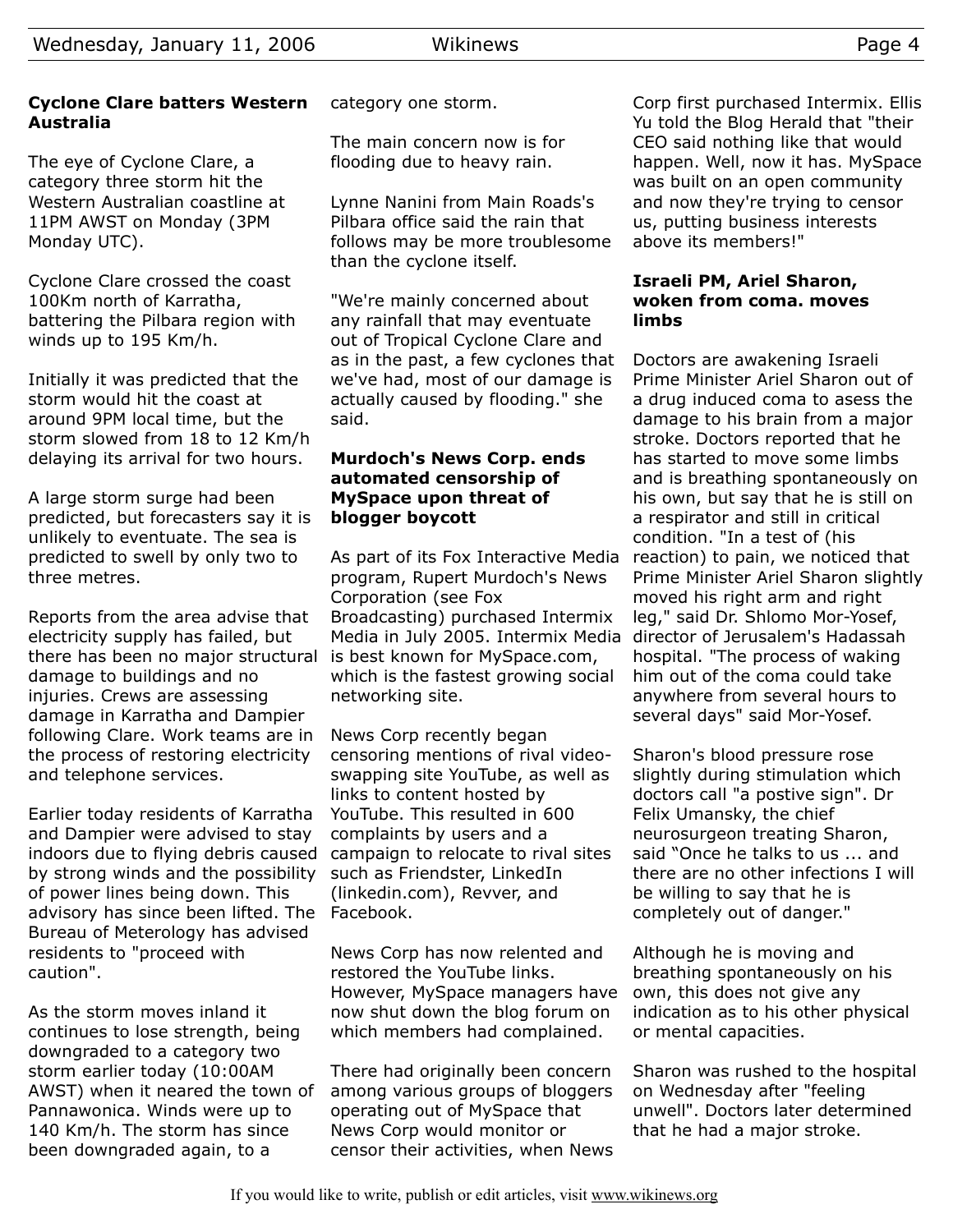#### **Confirmation hearings for Supreme Court Nominee Alito to start this week**

President Bush's highly controversial nominee to fill the seat of retiring Supreme Court justice Sandra Day O'Connor will have a chance to respond to congressional questions this week, with hearings scheduled for him to appear before the senate Judiciary Committee.

The 55 year old Samuel Alito has served as a federal appeals court judge for 15 years, and previously served as a lawyer for the Reagan administration.

His lengthy track record of more than 700 judicial opinions includes several writings on abortion-rights, among other issues, including states' rights, first amendment rights, police rights, and the separation of church and state.

# **Dow Jones Breaks 11,000**

Lower oil and natural gas prices and a General Motors (GM) upgrade sent the Dow Jones Industrial above the 11,000 mark for the first time since before the Dow was above eleven thousand was June 13, 2001 when it closed at 11,012.40 before retreating slightly. The Dow's alltime record was set back on January 14, 2000 when it closed at 11,722.98.

The impact of the Dow even getting to 11,000 is "psychological and hard to measure, but clearly you can't dismiss it," said Hugh Johnson, chairman of asset management company Johnson Illington Advisors. "If it wakes up investors then it is of some value."

GM (up \$1.09 to \$21.89) was the

Dow's biggest gainer, up five percent, after Goldman Sachs raised its rating on the automaker.

Sirius Radio also added to the Dow's gain, up nearly 2 percent (to \$6.65) as Howard Stern made his debut on the satellite waves.

Oil prices, although still high, fell \$1.21 to \$63.05 a barrel.

## **Dick Cheney released after health scare**

Early Monday morning, U.S.Vice President Dick Cheney was taken to Washingtion hospital after he reported having shortness of breath.

Tests on the Vice President indicated that his symptoms weren't related to his extensive history of heart disase, a White House spokesperson said. Doctors eventually determined that he was "retaining fluid in his lungs," and was prescribed a diuretic. He was released from the hospital around 7:30am, and returned to work on Monday afternoon after resting at his home.

September 11, 2001. The last time inflammatory prescribed to him for *Australia, Ireland, India...* Doctors say that an antian operation on his foot may have played a role in the health scare. He was seen Friday using a cane while touring a Harley Davidson plant in Kansas City, MO, and told workers there that "Don Rumsfeld has been chewing on my ankles."

> Cheney has had a history of heartrelated issues for several years and recently had a pacemaker implanted.

#### **Interview with Frank Warren, founder of PostSecret**

PostSecret is a community art project where people release their secrets by anonymously mailing them on a homemade postcard. Frank Warren started PostSecret in November, 2004 and has since recieved thousands of secrets from all over the world. The cards appeared in an All-American Rejects music video for the song Dirty Little Secret, and PostSecret's fee? a \$2,000 donation to The National Hopeline Network 1(800)SUICIDE, a suicide hotline. PostSecret has recently published a book of some of the postcards with some of the proceeds also going to the hotline.

Wikinews: What is PostSecret for you?

*Frank Warren: PostSecret is a community art project where anyone can write a secret on a postcard and mail it in.*

You originally sent out 3,000 postcards at the projects inception in November, 2004. Over a year later, approximately how many cards have you received? *20,000.*

Geographically, how far away have you received postcards? *The cards come from all over the world; Hong Kong, Afghanistan,*

You let the All-American Rejects use the postcards in their video for a donation to the National Hopeline Network, a suicide hotline. You also have a book out now with some of the proceeds going to National Hopeline. Is depression the most common theme in the secrets that you have recieved?

*I do not know if depression is the most common theme, but I picked the charity because of my own experiences with suicide and because I have first-hand knowledge of the good work done by 1(800)SUICIDE.*